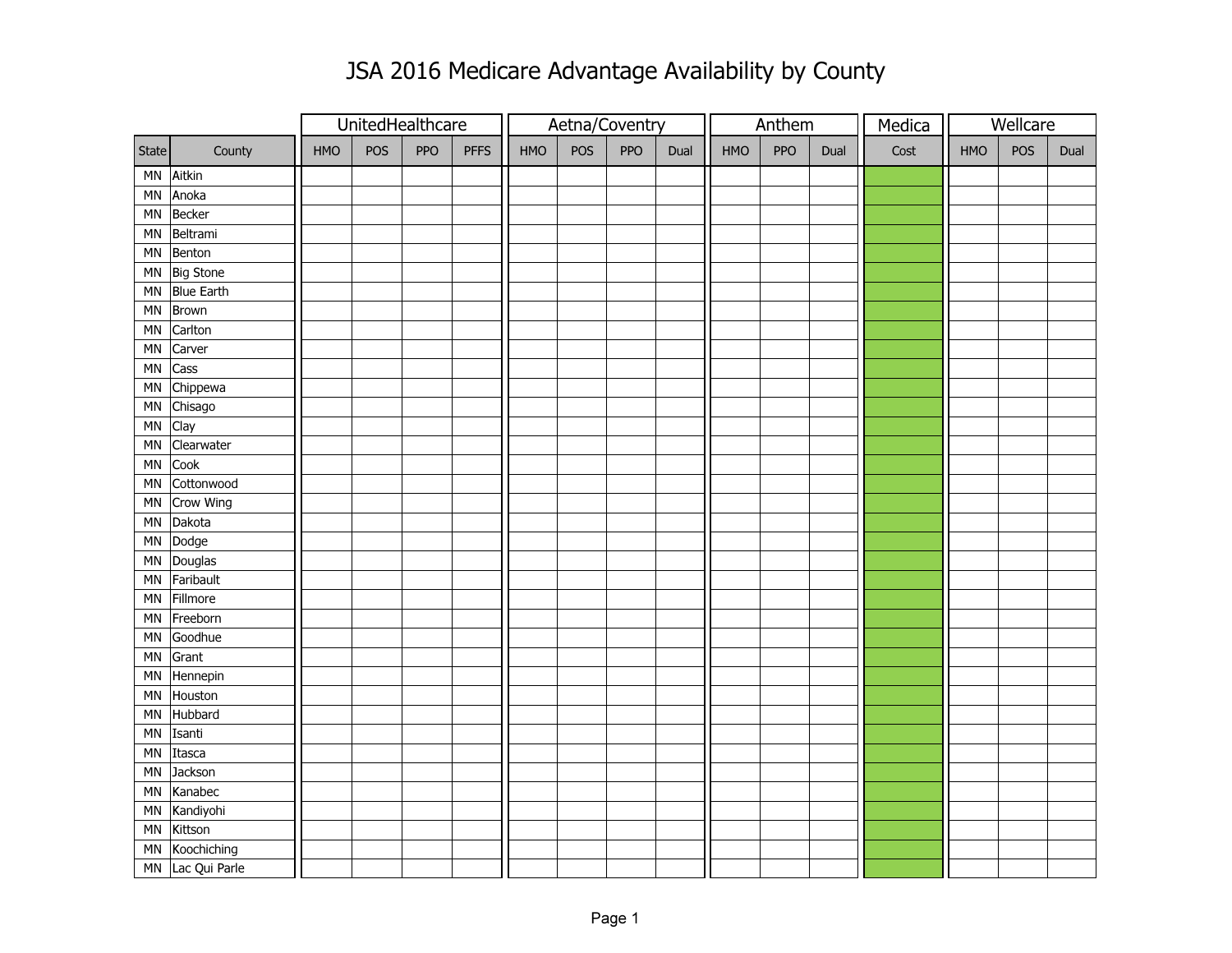## JSA 2016 Medicare Advantage Availability by County

|            |                   |     |     | UnitedHealthcare |             |     |     | Aetna/Coventry |      |     | Anthem     |      | Wellcare<br>Medica |     |            |      |
|------------|-------------------|-----|-----|------------------|-------------|-----|-----|----------------|------|-----|------------|------|--------------------|-----|------------|------|
| State      | County            | HMO | POS | PPO              | <b>PFFS</b> | HMO | POS | PPO            | Dual | HMO | <b>PPO</b> | Dual | Cost               | HMO | <b>POS</b> | Dual |
| MN         | Lake              |     |     |                  |             |     |     |                |      |     |            |      |                    |     |            |      |
| MN         | Lake Of The Woods |     |     |                  |             |     |     |                |      |     |            |      |                    |     |            |      |
| ${\sf MN}$ | Le Sueur          |     |     |                  |             |     |     |                |      |     |            |      |                    |     |            |      |
| MN         | Lincoln           |     |     |                  |             |     |     |                |      |     |            |      |                    |     |            |      |
| ΜN         | Lyon              |     |     |                  |             |     |     |                |      |     |            |      |                    |     |            |      |
| MN         | Mahnomen          |     |     |                  |             |     |     |                |      |     |            |      |                    |     |            |      |
| MN         | Marshall          |     |     |                  |             |     |     |                |      |     |            |      |                    |     |            |      |
| ΜN         | Martin            |     |     |                  |             |     |     |                |      |     |            |      |                    |     |            |      |
| <b>MN</b>  | Mcleod            |     |     |                  |             |     |     |                |      |     |            |      |                    |     |            |      |
| MN         | Meeker            |     |     |                  |             |     |     |                |      |     |            |      |                    |     |            |      |
| MN         | Mille Lacs        |     |     |                  |             |     |     |                |      |     |            |      |                    |     |            |      |
| MN         | Morrison          |     |     |                  |             |     |     |                |      |     |            |      |                    |     |            |      |
| MN         | Mower             |     |     |                  |             |     |     |                |      |     |            |      |                    |     |            |      |
| MN         | Murray            |     |     |                  |             |     |     |                |      |     |            |      |                    |     |            |      |
| <b>MN</b>  | Nicollet          |     |     |                  |             |     |     |                |      |     |            |      |                    |     |            |      |
| <b>MN</b>  | <b>Nobles</b>     |     |     |                  |             |     |     |                |      |     |            |      |                    |     |            |      |
| <b>MN</b>  | Norman            |     |     |                  |             |     |     |                |      |     |            |      |                    |     |            |      |
| MN         | Olmsted           |     |     |                  |             |     |     |                |      |     |            |      |                    |     |            |      |
| ΜN         | Otter Tail        |     |     |                  |             |     |     |                |      |     |            |      |                    |     |            |      |
| MN         | Pennington        |     |     |                  |             |     |     |                |      |     |            |      |                    |     |            |      |
| MN         | Pine              |     |     |                  |             |     |     |                |      |     |            |      |                    |     |            |      |
| MN         | Pipestone         |     |     |                  |             |     |     |                |      |     |            |      |                    |     |            |      |
| MN         | Polk              |     |     |                  |             |     |     |                |      |     |            |      |                    |     |            |      |
| MN         | Pope              |     |     |                  |             |     |     |                |      |     |            |      |                    |     |            |      |
| MN         | Ramsey            |     |     |                  |             |     |     |                |      |     |            |      |                    |     |            |      |
| MN         | Red Lake          |     |     |                  |             |     |     |                |      |     |            |      |                    |     |            |      |
| ΜN         | Redwood           |     |     |                  |             |     |     |                |      |     |            |      |                    |     |            |      |
| MN         | Renville          |     |     |                  |             |     |     |                |      |     |            |      |                    |     |            |      |
| ΜN         | Rice              |     |     |                  |             |     |     |                |      |     |            |      |                    |     |            |      |
| MN         | Rock              |     |     |                  |             |     |     |                |      |     |            |      |                    |     |            |      |
| <b>MN</b>  | Roseau            |     |     |                  |             |     |     |                |      |     |            |      |                    |     |            |      |
| MN         | Scott             |     |     |                  |             |     |     |                |      |     |            |      |                    |     |            |      |
| <b>MN</b>  | Sherburne         |     |     |                  |             |     |     |                |      |     |            |      |                    |     |            |      |
| MN         | Sibley            |     |     |                  |             |     |     |                |      |     |            |      |                    |     |            |      |
| ΜN         | St Louis          |     |     |                  |             |     |     |                |      |     |            |      |                    |     |            |      |
| ΜN         | <b>Stearns</b>    |     |     |                  |             |     |     |                |      |     |            |      |                    |     |            |      |
| MN         | Steele            |     |     |                  |             |     |     |                |      |     |            |      |                    |     |            |      |